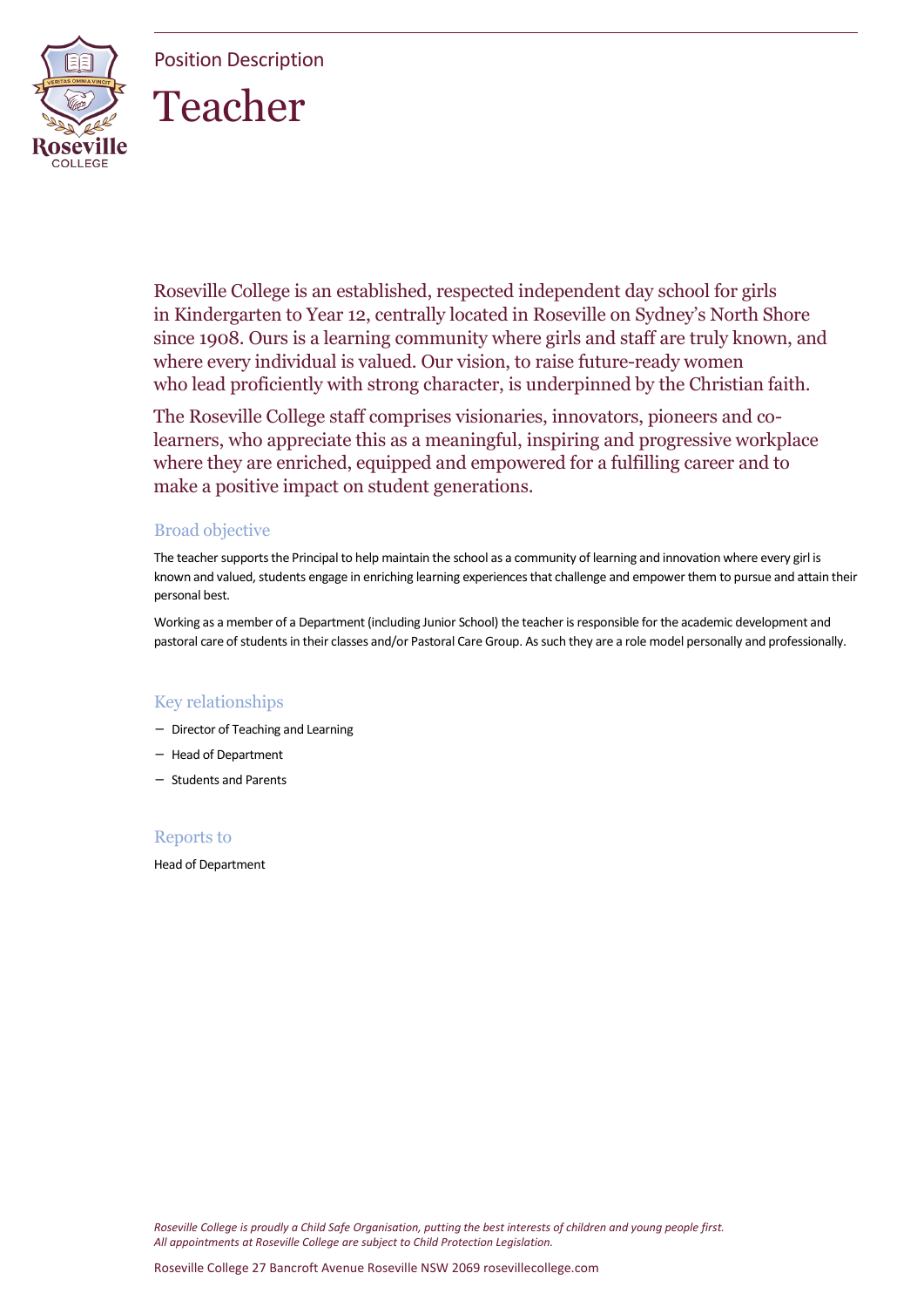



#### **Key responsibilities**

- Learning
- Wellbeing
- Administration
- Life of the College

#### **Supports the Principal in the continuing development of the school as a centre of learning and innovation:**

- Creates a climate in the classroom where academic rigour is valued.
- Values class time and manages students and preparation so that students learn effectively.
- Prepares thoroughly for lessons.
- Provides informative, timely feedback.
- Ensures the College's assessment and reporting procedures are followed.
- Differentiates the curriculum and program according to the identified needs of the students in his/her class.
- Collaboratively develops teaching and learning programs according to the relevant syllabus and school (Junior/Senior).
- Integrates a broad range of ICT strategies into teaching and learning.
- Collaborates with Head of Department, members of the Department, and other teachers, in the development of programs.
- Keeps informed about matters relating to curriculum development.
- Is available for, and participates in, Parent/Teacher Interviews.
- Actively participates in Professional Learning to increase professional knowledge, strengthen teaching effectiveness and improve outcomes for students, and shares this learning.
- Maintains Teacher Accreditation hours and records according to NESA and College requirements.
- Actively participates in Department (Faculty or Junior School) and Year Level meetings and/or other committees.
- Informs the Head of Department and Year Adviser of significant academic and/or pastoral matters.
- Responds to parent enquiries in a professional, timely and efficient manner.

#### **Supports the Principal in developing a community that values the individual, and that promotes authentic professional relationships and compassion for others, so that each girl will flourish:**

- Nurtures, supports and guides a Pastoral Care Group or Junior School class.
- On time attendance of all lessons, Pastoral Care sessions, assemblies and Chapel.
- Creates a climate of warmth that develops a cohesive group.
- Participates in Pastoral Care and Wellbeing programs with Pastoral Care Group/Junior School class, year group and through College wide initiatives, including camps.
- Ensures that students follow school rules, and take care of school and personal property.
- Is aware of the students' total involvement in the school and accurately reports co-curricular involvement on reports.

*Roseville College is proudly a Child Safe Organisation, putting the best interests of children and young people first. All appointments at Roseville College are subject to Child Protection Legislation.*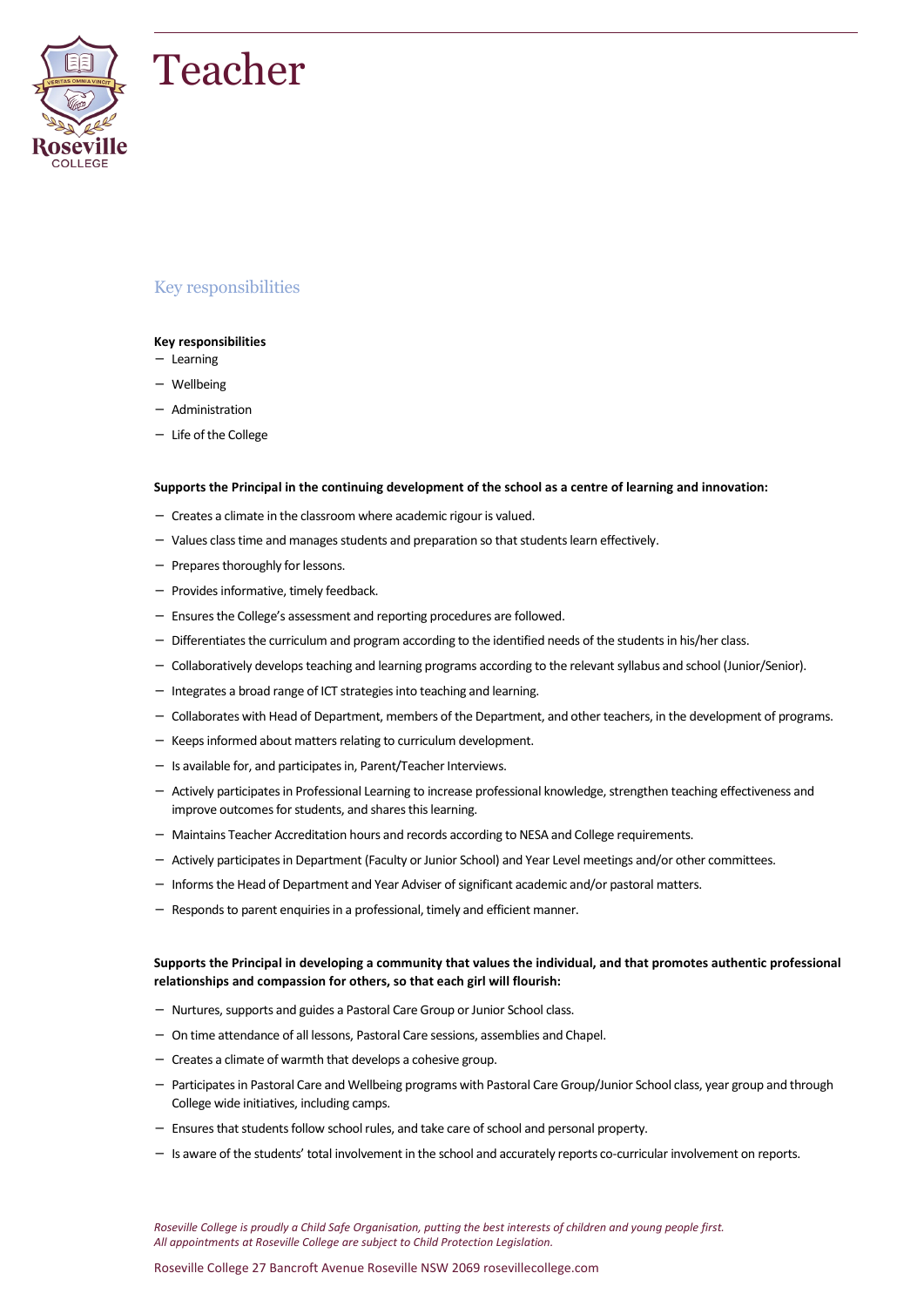

– Inform Year Adviser/Head of Department/Head of Student Wellbeing/Head of Junior School of significant pastoral care matters.

#### **Supports the Principal to ensure effective administration:**

- Completes all requirements in relation to the marking of student work, assessment tasks and examinations and provide feedback in an effective, professional and timely manner.
- Completes all academic and wellbeing reporting requirements in an accurate, caring, timely and efficient manner.
- Ensures that roll marking procedures for attendance are fulfilled according to College policy.
- Supports the administrative needs of the Head of Department (Including HOJS), Year Adviser and Principal (or delegates) as required when preparing for programs and events outside the normal routine.
- Monitors the absentee rates of individual students and responds in line with College policy.
- Maintains accurate records in relation to student issues and ensures the security and confidentiality of information.

#### **Supports the Principal in developing and maintaining the professional culture, a safe work environment and upholding the College community:**

- Actively supports the Christian identity and purpose of the College.
- Upholds the values and expectations as described in the Staff Code of Conduct.
- Treats colleagues, students and parents with dignity, respect and the utmost professionalism.
- Supports colleagues in their ongoing professional learning journey by sharing resources and expertise.
- Commits to personal and professional growth through active participation in the College Professional Growth strategy.
- Participates in co-curricular activities and attends College functions as required.
- Assists in monitoring a safe and secure school environment for self, staff and students.
- Contributes to the development of policy, procedures and processes and provides recommendations to the Heads of School, Heads of Department, Year Advisers, Junior School executive for improvement.

#### **Additional requirements:**

- A thorough understanding of progressive assessment strategies and evidenced based support.
- Ability to create a positive, supportive and engaging classroom climate that meets the academic, social and emotional needs of all students.
- Model the highest standards of professional skill and collaborative teaching practice.
- Proven ability to use technology in the classroom in a way that enhances the learning outcomes of their students.
- Fulfil the requirements of this position description and other duties as reasonably required from time to time.
- Any other ad hoc requests per the needs of the College or at the request of the Principal or delegates.
- Consistently uphold Roseville College's values and comply with all school policies and procedures.

*Roseville College is proudly a Child Safe Organisation, putting the best interests of children and young people first. All appointments at Roseville College are subject to Child Protection Legislation.*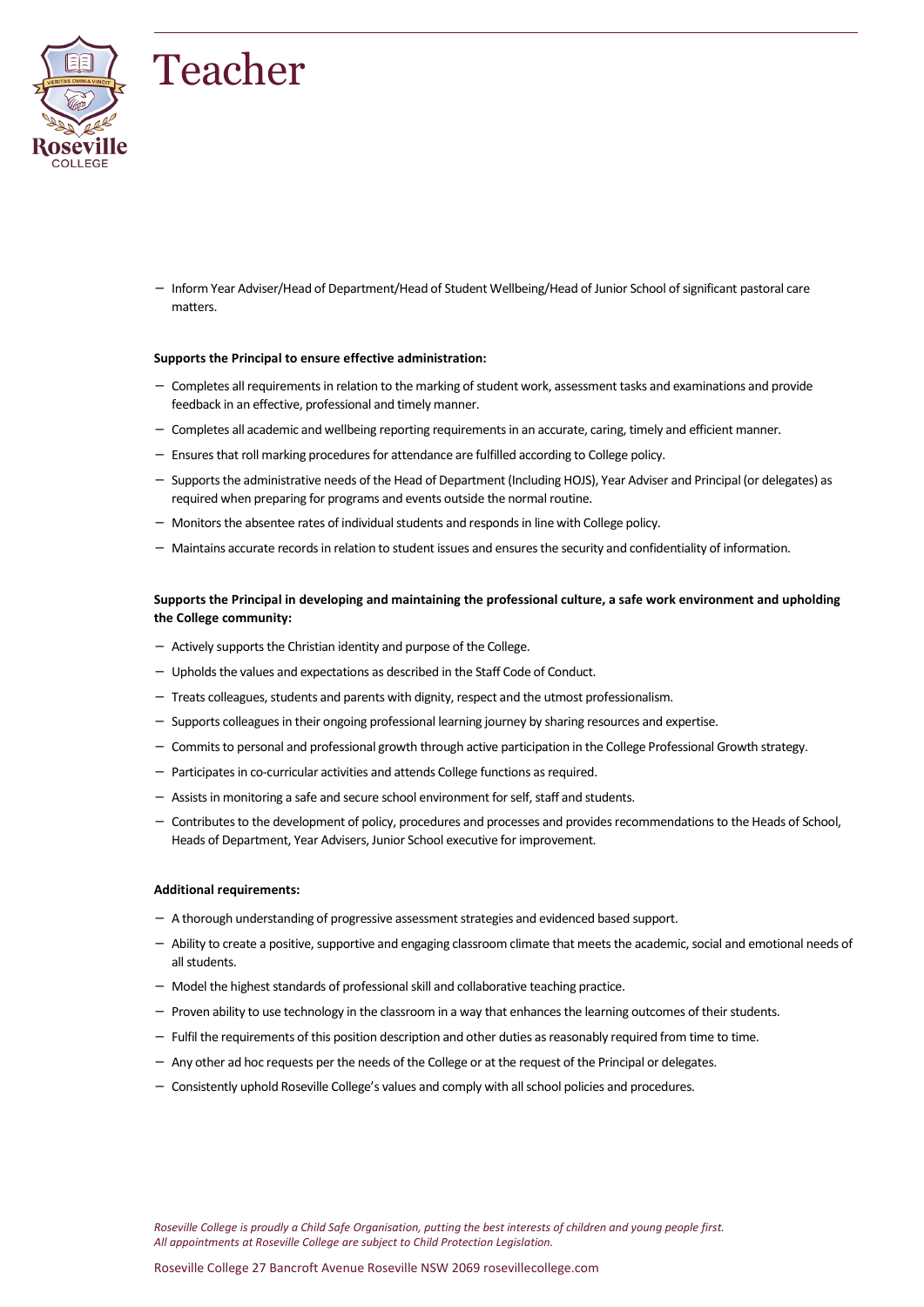

# Child Safety

- Report all concerns regarding the safety of our students to the Principal or their delegate, in accordance with the College's child protection policies.
- Develop and maintain a thorough understanding of child protection obligations by reviewing the College's child protection policies and completing mandatory induction and ongoing training.
- Uphold the highest standard of child safety culture and awareness .

# Risk and Compliance

- Adhere to the College's policies and procedures, importantly the Critical Incident Management Plan, Work Health and Safety (WH&S), code of conduct, child safety and emergency response practices.
- Consistently uphold Roseville College's values and comply with all school policies and procedures.

# Additional responsibilities

- As per the role description 'Teacher'.
- All teaching staff are expected to contribute to the Pastoral Care program.
- All teaching staff are expected to contribute to the co-curricular program of the College.
- Contribute and coordinate department contributions to College publications.
- Attendance at co-curricular after hours and weekend events (sport, promotional, inter-school).
- Represent Principal at events, on committees or presentations if required.
- Actively keep up to date with, oversee and address all appropriate Risk & Compliance related activities, including WHS, HR Policies & Procedures, Student Duty of Care and Child Protection.
- Fulfil the requirements of this position description and other duties as reasonably required from time to time.
- Consistently uphold Roseville College's values and comply with all school policies and procedures.
- Any other ad hoc requests per the needs of the College or at the request of the Principal or delegates.

### Qualifications, skills and experience

- Appropriate education and subject matter qualifications.
- Skilled in analysing student assessment data and using it to improve teaching & learning.
- Astrongworkethic, displaying determination, self-motivation and curiosity
- $-$  Flexibility with a high degree of motivation for the role
- Demonstrates a personal commitment to learning
- Outstanding communication and interpersonal skills to build relationships
- An educational expert and exemplary role model, holding high expectations of self and others.
- Demonstrated commitment to implementing a differentiated curriculum
- Willingness to integrate technology into all Key Learning Areas
- Actively supportive of the Christian mission and values of the College